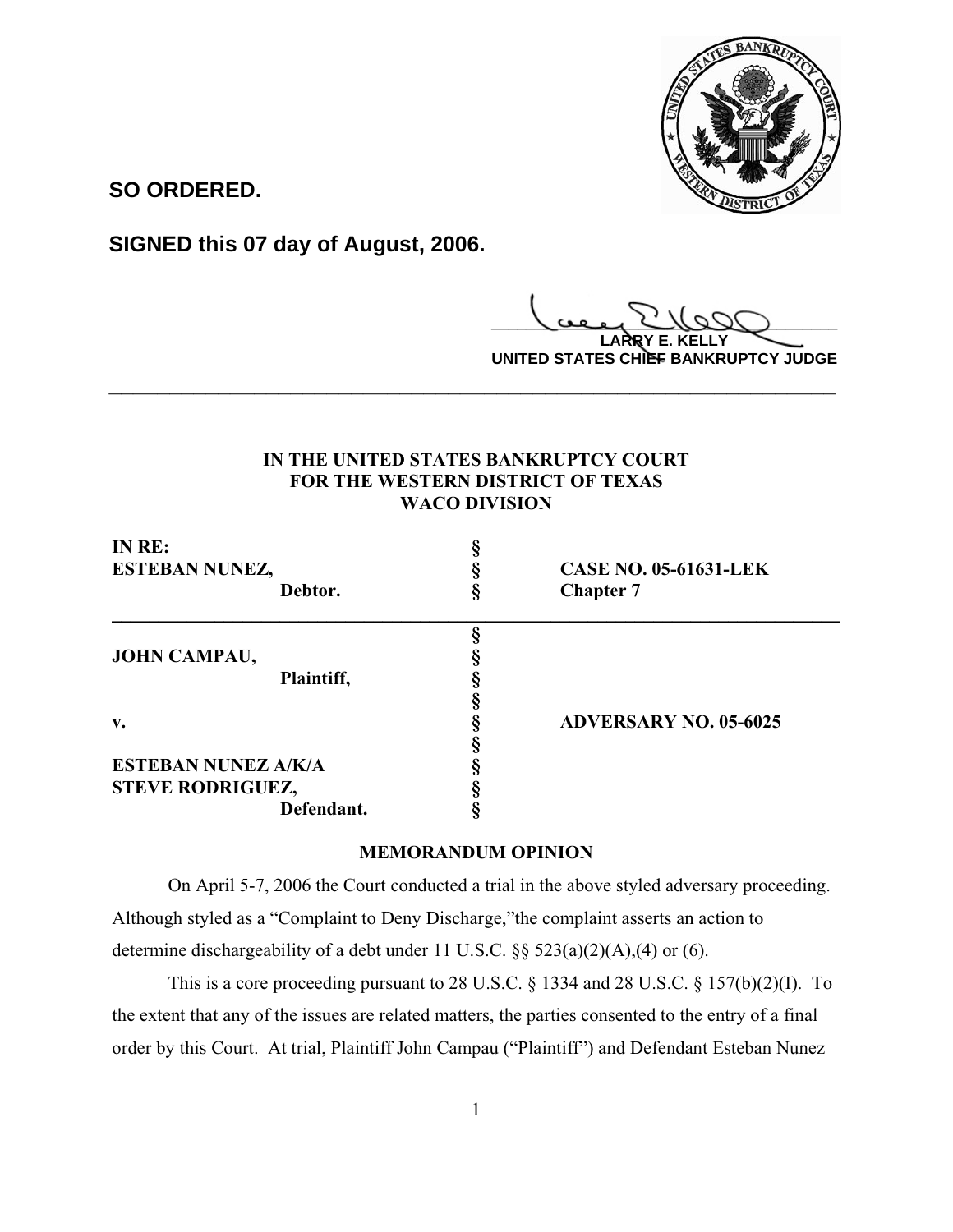("Defendant") both appeared in person and with counsel.

During trial, Plaintiff admitted into evidence Exhibits 1, 3-9, 11-25, 27-32, 35-43, 40a, 45-46<sup>1</sup>. Defendant admitted into evidence Exhibits 4, 5, 6, 8, 9-11, 13-16, 18-19, 21-22.<sup>2</sup> Raul Ramos, Michael Morris, John Campau, Jesse Jimmy Salas, Brandon Lamar Finnegan, Daniel Davila, Esteban Nunez, Anthony George, and Jesse Rodriguez testified on direct and crossexamination. All parties presented argument for and against the dischargeability request.

After the conclusion of the trial, Plaintiff submitted Closing Arguments and Proposed Findings of Fact and Conclusions of Law, both filed April 28, 2006 (Docs. #67 & 68). Defendant submitted his Summary of Evidence and Findings of Fact and Conclusions of Law on May 17, 2006 (Docs. # 70  $\&$  71). Plaintiff filed a Response to Defendant's pleadings on May 31, 2006 (Doc. #71), and Defendant filed a Response to Plaintiff's pleadings on June 13, 2006 (Doc. #72). After considering all of the evidence received at the trial, as well as the pleadings on file, the following represents the Court's findings of fact and conclusions of law made pursuant to Bankruptcy Rule 7052 and Federal Rule of Civil Procedure 52.

#### **BACKGROUND**

In this suit, Plaintiff John Campau alleges that he and Defendant Esteban Nunez a/k/a Steve Rodriguez had a partnership, established by an oral agreement, to sell used vehicles in Travis County, Texas under the name Austin Auto Consultants. After this alleged partnership operated from rather non-specific dates in early 1998 to late 1999, Plaintiff alleges that Defendant Nunez unilaterally terminated the partnership, left the business, and took with him certain motor vehicles which were owned both by the partnership and by Plaintiff in his sole capacity. He asserts that Defendant failed to account to Plaintiff for profits which he contends were earned by the partnership and for which Plaintiff was not paid. He asserts that Defendant converted motor vehicles owned by the partnership and by Plaintiff, individually, to the Defendant's own use and benefit. He alleges Defendant converted Plaintiff's investment of over

<sup>&</sup>lt;sup>1</sup> Plaintiff's Exhibit 7, sections a, b, c, and d were admitted. Plaintiff's Exhibit 22, only pages 1003 and 1019 were admitted. Plaintiff's Exhibit 29 was conditionally admitted, subject to a later challenge if the information in that exhibit was not obtained from the Plaintiff's computer.

 $2$  Defendant's Exhibit 8 was admitted for the limited purpose of showing Plaintiff wrote the letter at issue.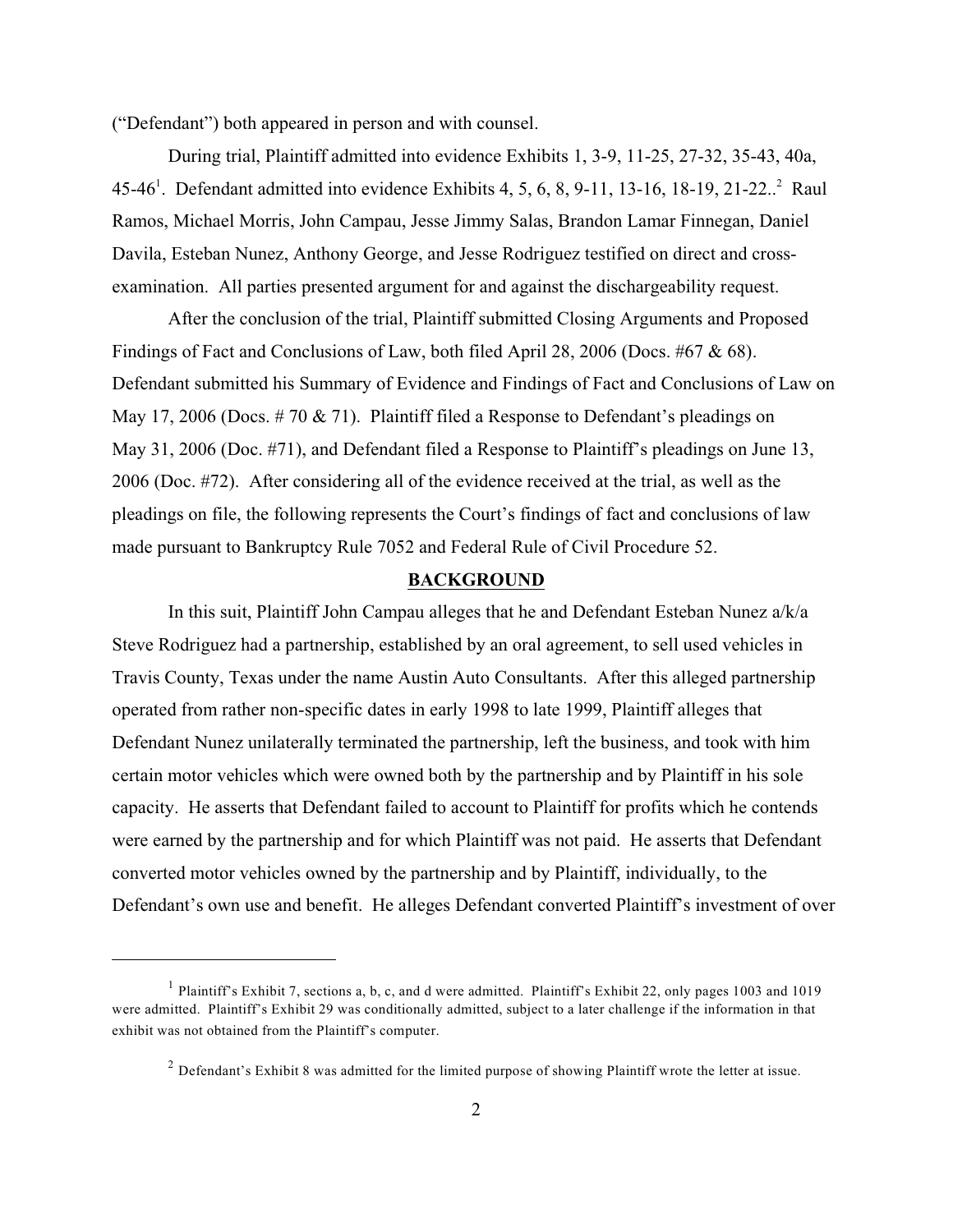\$200,000 in the partnership. Plaintiff alleges that Defendant committed fraud and defalcation in his actions against Plaintiff, breached his fiduciary duty to Plaintiff by his acts of self-dealing and other bad acts against the partnership, and converted partnership assets. All of these acts, Plaintiff asserts, should cause all of the debt owed by Defendant to Plaintiff to be nondischargeable under 11 U.S.C. §§ 523(a)(2), (4), and (6).

Defendant asserts that he never entered into any partnership with Plaintiff or that he owes any money to Plaintiff. Defendant contends that he never made any false representations to Plaintiff. Defendant specifically alleges that if any partnership was created to sell used cars under the Austin Auto Consultants name, it was between Plaintiff and Defendant's son, Jesse Rodriguez, and that he was not involved. Defendant also contends that Plaintiff, for his own account, sold cars at the same used car lot location in Austin under the name Car Buyers Consultant, Inc. He asserts that Plaintiff's involvement for his own benefit in the same type of business as the partnership at the same location as the partnership is action inconsistent with the duties of a partner in a partnership of like business activity. Defendant asserts that he has not committed any fraud, breach of fiduciary duty or willful and malicious act or acts of conversion and, thus, he owed no debt to Plaintiff.

### **FINDINGS OF FACT**

1. Plaintiff alleges he invested the sum of \$216,284.50 in the Austin Auto Consultants partnership with Defendant with all but \$4982.00 of such investment being by checks drawn on his Car Buyers Consultants, Inc. checking account. Each check was payable to R&A Auto, an entity owned and/or operated by Jessie Rodriguez, the son of Defendant Nunez. [See Plaintiff's Exhibits 24, 25, and 26]

2. Car Buyers Consultants, Inc., was a validly existing corporation during 1998 and 1999, and it was wholly owned by Plaintiff.

3. There is no record of any transfer of the beneficial ownership of the funds allegedly paid by Car Buyers Consultants, Inc. to Plaintiff Campau as an investment or loan or for any other purpose.

4. The only methods by which funds can move from a corporation to an individual are by loan, dividend, or distribution from a sub S corporation.

5. The 1040 income tax return of Plaintiff Campau for 1998 does not show any dividend or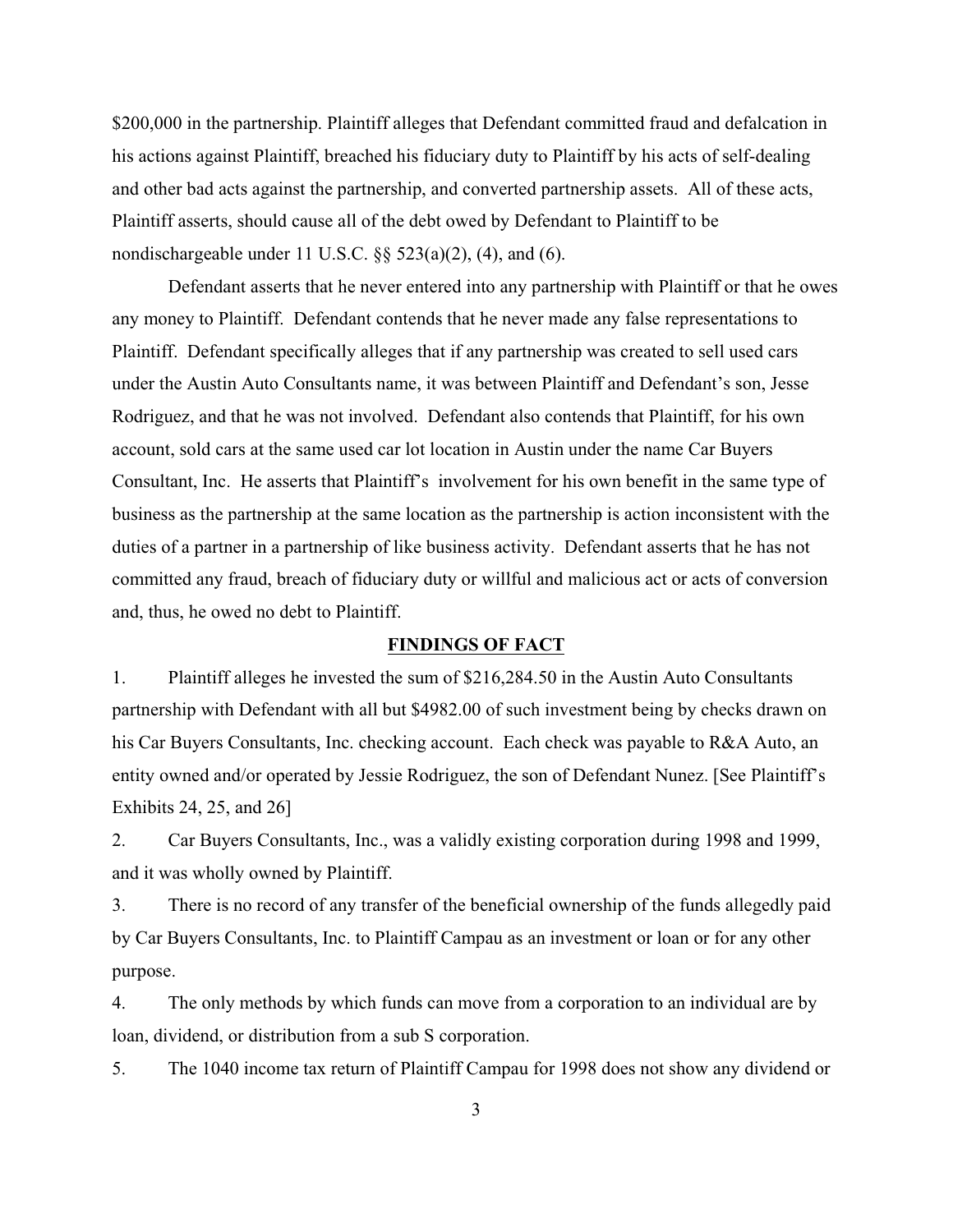sub S distribution to John Campau from Car Buyer's Consultants, Inc. [See Defendant's Exhibit 6]

6. Plaintiff Campau testified he did not loan himself any money from the corporation.

7. No tax return was filed with the IRS covering the time period at issue in this case for Car Buyer Consultants, Inc.

8. Plaintiff Campau's 1999 1040 income tax return was not introduced into evidence.

9. Plaintiff Campau wrote a letter to Federal District Judge Enslen on July 29, 1999, wherein he stated, " I have a good job as manager of an auto dealership." Plaintiff Campau did not call himself a partner in this letter. Testimony indicated that this letter was sent months after Plaintiff Campau claims the alleged partnership operations in Austin were underway. [See Defendant's Exhibit 8]

10. Plaintiff Campau sent a letter to Jesse Rodriguez on April 4, 2000 demanding an accounting for an alleged partnership with Jesse Rodriguez. Plaintiff Campau did not mention Defendant Esteban Nunez in this letter. [See Defendant's Exhibit 7]

11. Plaintiff Campau had several meetings with a certified public accountant, Daniel Davila, in 1998-1999 to discuss the formalization of his business relationship with Jesse Rodriguez. All but one of the meetings were between Daniel Davila and John Campau alone. During these meetings, Mr. Davila testified that Plaintiff never once mentioned that Defendant Nunez was involved in anyway with the subject business operations in Austin, Texas.

12. The assumed name Austin Auto Consultants was reserved by Jesse Rodriguez before the alleged initial discussions of a partnership occurred with Plaintiff Campau.

13. R & A Auto used a credit line at Community Bank in Waco, Texas for its purchase of automobile inventory. Defendant Nunez was not a signatory on the promissory note at Community Bank which established this line of credit.

14. There is no credible evidence of any investment by Plaintiff Campau individually in Austin Auto Consultants.

15. The entire \$216,284.50 claimed to be invested by Plaintiff Campau into a partnership named Austin Auto Consultants was actually paid to R&A Auto. [See, eg., Plaintiff's Exhibit 24]

16. Plaintiff Campau bought vehicles for his personal sales at auto auctions, using the line of credit of R&A Auto. He later repaid R&A for these advances with checks drawn on the bank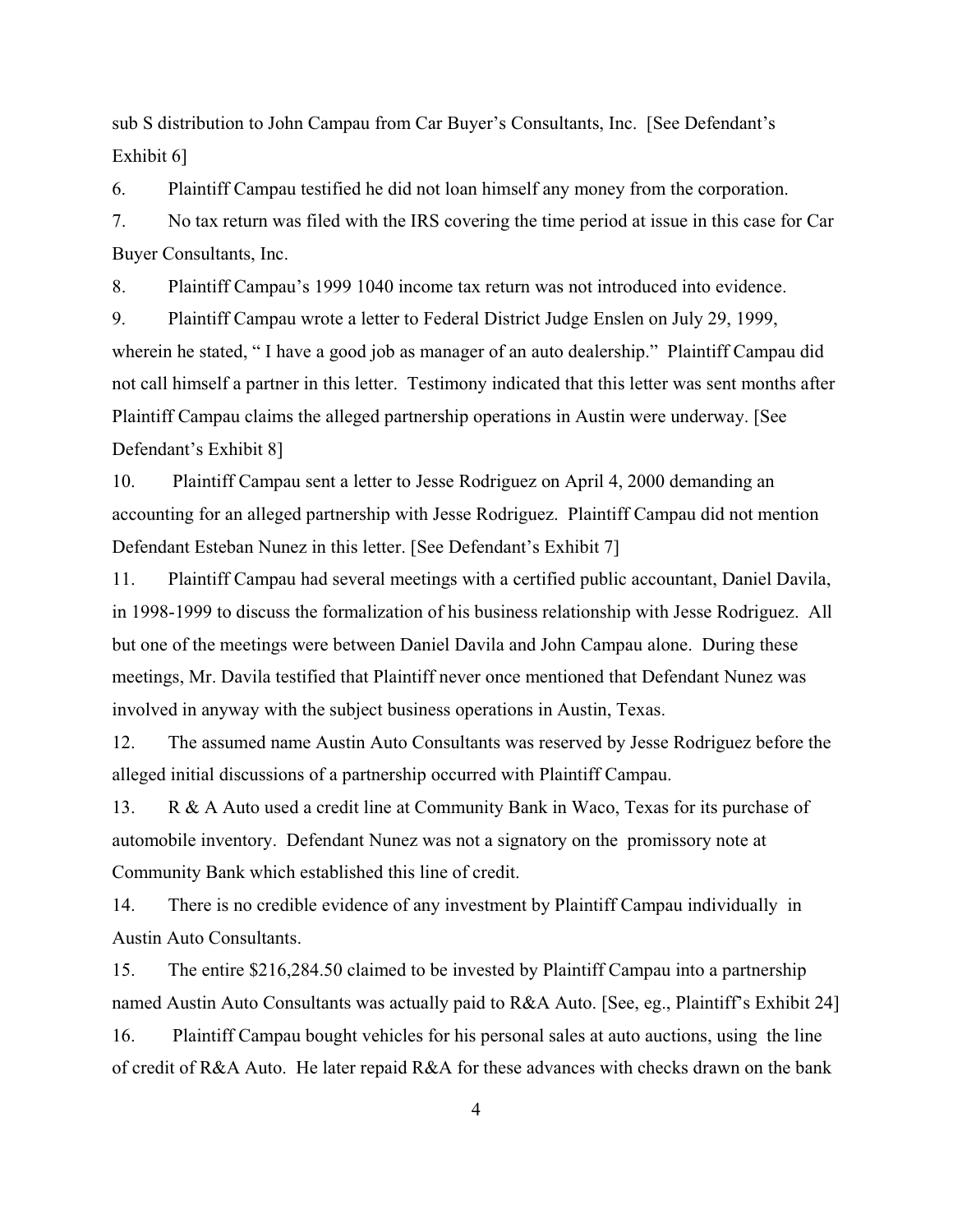account of Car Buyers Consultants, Inc. His "personal inventory" of used cars was also located at and sold from the same lot operated by R & A Autos.

17. Plaintiff Campau did not always repay the full amount he owed to R&A Auto at one time.

18. Plaintiff Campau was substantially behind in repaying R&A for his purchase of personal vehicles during 1999.

19. There is no credible evidence in the record of any false representation by Defendant Nunez to Plaintiff Campau. In fact, from the testimony, the only discussion of a possible deal involving Plaintiff Campau and Defendant Nunez "working together" resulted in Defendant Nunez telling Plaintiff Campau to "talk with Jesse [Rodriguez]."

20. There is no credible evidence that there was an express trust agreement between Plaintiff Campau and Defendant Nunez of which Plaintiff Campau was a beneficiary.

21. There is no credible evidence of actions by Defendant Nunez which had the subjective intent or objective certainty of resulting in harm to Plaintiff Campau.

22. There is no credible evidence of any use or conversion of funds from the alleged partnership by Defendant Nunez.

23. There is no credible evidence of damages allegedly suffered by Plaintiff Campau as a result of any actions of Defendant Nunez.

24. The testimony of Plaintiff's expert witness is not based on a methodology sufficient to produce reliable results. An example of this problematic testimony was the expert's failure to account for the expenses occasioned by the car lot reimbursement of Jesse Rodriguez's daily commute from Waco to Austin and back.

25. The testimony of Plaintiff's expert witness is based on information which was incomplete and lacked reliability.

26. Plaintiff Campau has virtually no records to support his testimony regarding his damages.

27. Plaintiff Campau has virtually no records showing the end sales price of alleged partnership vehicles to end users, notwithstanding the requirement that such records be maintained for official reporting purposes in connection with state tax issues.

28. The credible and uncontested testimony of Jesse Rodriguez reflected that the cost of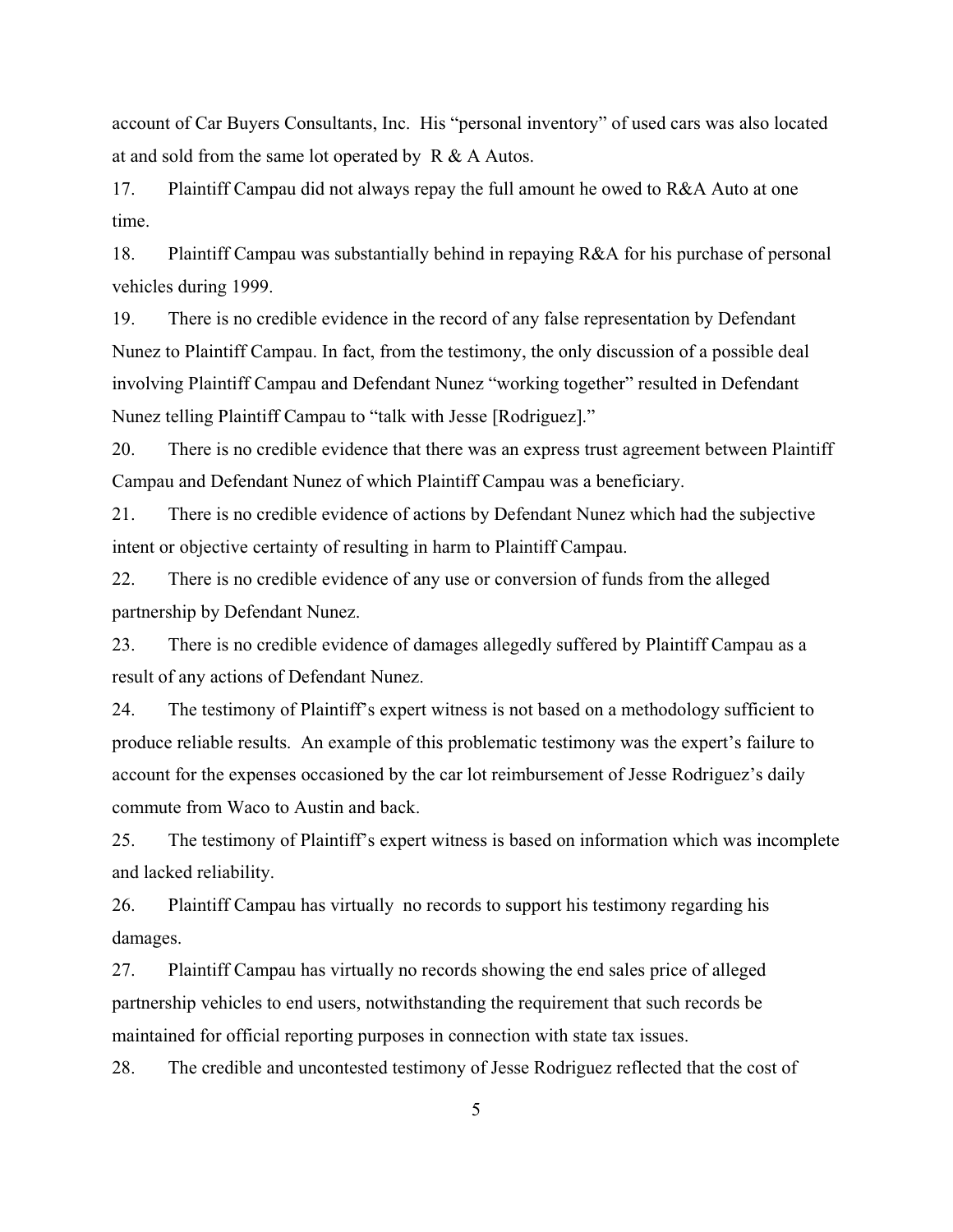operating the car lot at 13265 Research Blvd., Austin, Texas was at least \$14,000.00 per month.

29. There is no credible evidence of what the profit the alleged partnership achieved.

30. Plaintiff Campau's testimony under oath as to sums advanced to the alleged partnership is in conflict with his 1998 1040 income tax return which is signed under penalty of perjury. [See Defendant's Exhibit 6].

31. There is no documentary evidence linking Defendant Nunez to a partnership with Plaintiff Campau.

32. There is no written partnership agreement or memorandum setting out the terms of the partnership in writing.

33. Plaintiff Campau and Jesse Rodriguez shared expenses on 13265 Research Blvd., Austin, Texas.

34. There was no credible evidence to establish that Defendant Nunez had any management responsibility or ownership in the entity known as R&A Auto.

35. There was no credible evidence to establish that Defendant Nunez had any management responsibility or ownership in the entity known as Austin Auto Consultants.

36. Plaintiff has not met his burden of proving that a partnership was ever formed between himself and Defendant.

### **CONCLUSIONS OF LAW**

1. Courts have determined that the party seeking an exception to discharge bears burden of proof as to nondischargeability of the debt. Fields v. Hartford Casualty Insurance Co., 926 F.2d 501 (5th Cir.), cert. denied, 502 U.S. 938 (1991). Here, Plaintiff bears the burden of proof to present evidence showing the debt Defendant owes him should survive bankruptcy. Also, the United States Supreme Court has stated that the plaintiff must prove the exception by a preponderance of the evidence. Grogan v. Garner, 498 U.S. 279, 287 (1991). Thus, Plaintiff Campau must present an amount of evidence showing that is it more probable than not that the factors of the § 523 subsections he has alleged are met.

Plaintiff Campau has a stiff burden to met. A bankruptcy court is prohibited from reading general allegations to find a claim objecting to the dischargeability of a particular debt because "[c]onsistent with the Code's basic purpose of 'reliev[ing] the honest debtor from the weight of oppressive indebtedness and permit [ting] him to start afresh,'... exceptions to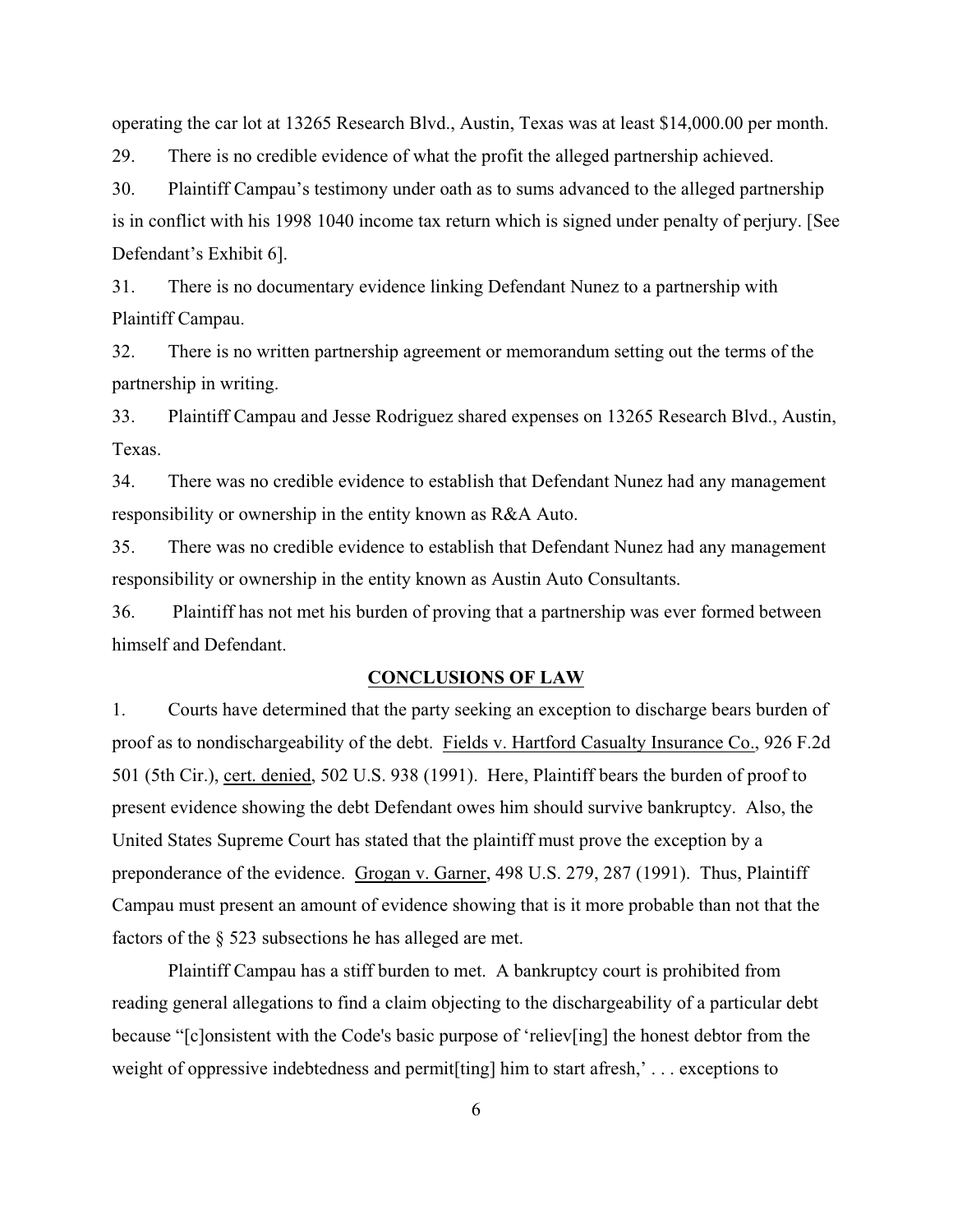discharge are to be construed narrowly." Hickman v. State of Texas, 260 F.3d 400, 404 (5th Cir. 2001) (citations omitted).

2. Defendant did not receive money, property, services, or an extension, renewal, or refinancing of credit, by reason of false pretenses, a false representation or actual fraud committed on Plaintiff regarding the operation of a partnership.

Under 11 U.S.C.  $\S 523(a)(2)$ , a debt shall not be dischargeable in bankruptcy "to the extent" it is "for money ... obtained by ... false pretenses, a false representation, or actual fraud." Archer v. Warner, 538 U.S. 314, 316, 123 S. Ct. 1462, 1465 (2003). Here, Plaintiff cites to § 523(a)(2) in his Amended Complaint, and in his proposed findings of fact, Plaintiff argues Defendant knew his statements were false when made to Plaintiff that they would share the profits 50/50 and that Plaintiff would receive his money from partnership proceeds. However, in Plaintiff's closing arguments, he mentions none of this but instead focuses on his  $\S 523(a)(4)$ claim that a partnership was formed and that Defendant harmed him by not upholding his partnership duties of giving him an accounting of partnership assets, giving him the appropriate partnership profits, etc. There is insufficient evidence to support an  $\S 523(a)(2)$  claim.

3. No partnership was formed between Plaintiff and Defendant; thus, Defendant had no fiduciary duty to Plaintiff to support a claim for fraud or defalcation while acting in a fiduciary capacity.

An action under  $\S$  523(a)(4) requires a debt to have been incurred "for fraud or defalcation while acting in a fiduciary capacity, embezzlement, or larceny." 11 U.S.C. § 523(a)(4). "'Defalcation is a willful neglect of duty, even if not accompanied by fraud or embezzlement." In re Felt, 255 F.3d 220, 226 ( $5<sup>th</sup>$  Cir. 2001) (quoting Moreno v. Ashworth, 892 F.2d 417, 421 (5th Cir.1990) (stating that "defalcation [while acting in a fiduciary position] is a willful neglect of duty, even if not accompanied by fraud or embezzlement"); see also Schwager v. Fallas, 121 F.3d 177, 184, 185 (5th Cir.1997)). "Thus, willfulness is measured objectively by reference to what a reasonable person in the debtor's position knew or reasonably should have known." Id. (citing Roy v. Gravel, 143 B.R. 825, 828 (W.D. La.1992), aff'd, 983 F.2d 1062 (5th Cir.1993)). "The objective standard charges the debtor with knowledge of the law without regard to an analysis of his actual intent or motive." Id. (Roy, 143 B.R. at 828). There is insufficient evidence to support an  $\S$  523(a)(4) claim.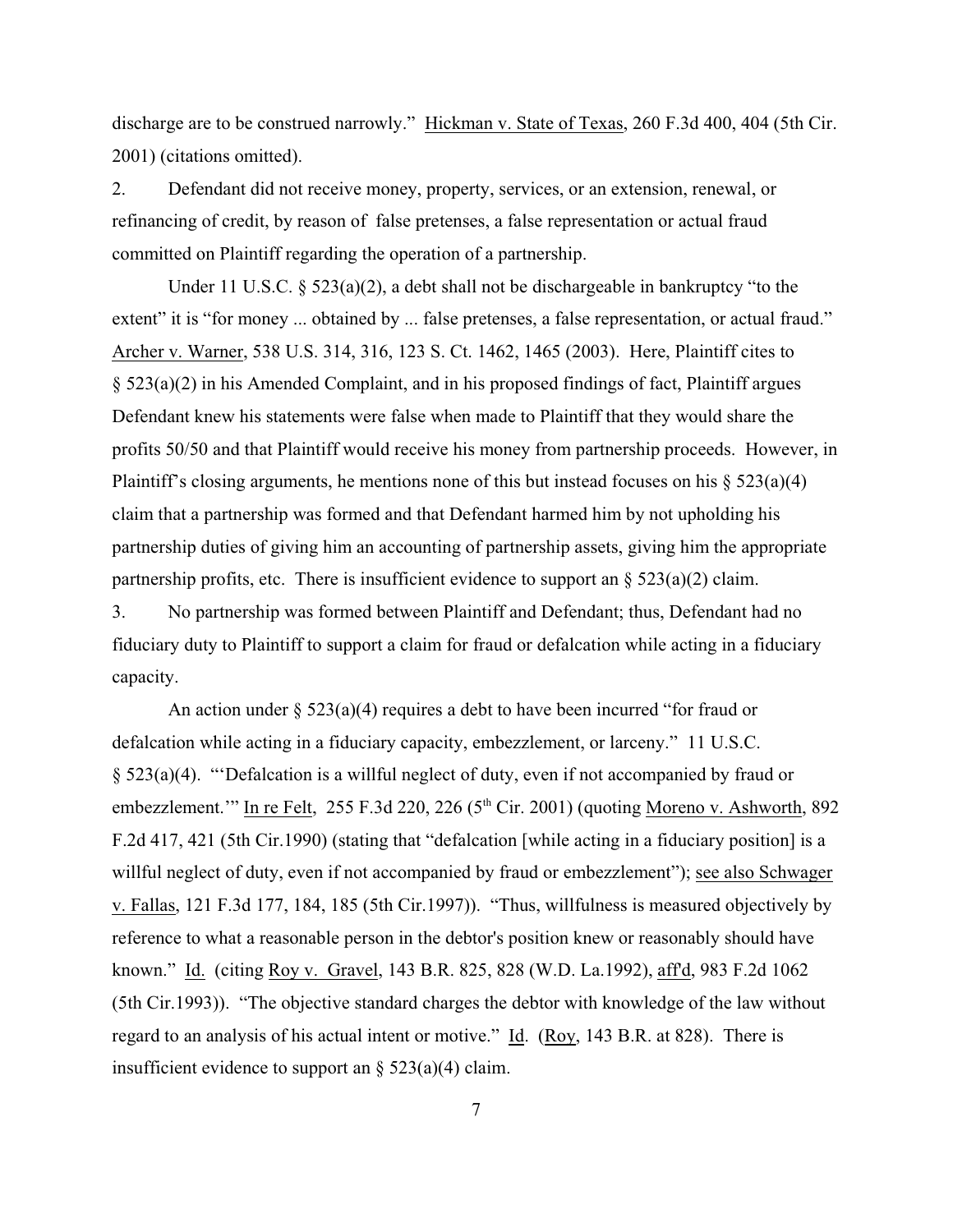4. Defendant did not commit embezzlement regarding any funds owned by Plaintiff.

"Federal law and not state law controls the meaning of "larceny" and "embezzlement" for § 523(a)(4) purposes. ... Under § 523(a)(4), there is no requirement for the offense of larceny or embezzlement that debtor be acting in a fiduciary capacity." In re Hayden, 248 B.R. 519, 525 (Bankr. N.D. Tex. 2000) (citing 4 Collier on Bankruptcy ¶ 523.10[2] (15th ed. rev.1998)). The Hayden court stated, "Texas bankruptcy courts have found that embezzlement requires a showing of three elements: (1) the debtor appropriated funds, (2) the appropriation was for the debtor's use or benefit, and (3) the debtor did the appropriation with fraudulent intent." Id. (citing In re Patton, 129 B.R. 113, 116 (Bankr. W.D. Tex. 1991); Federal Deposit Insurance Corp. v. Johnson ( In re Johnson), 108 B.R. 129, 133 (Bankr. W.D. Tex.1989)). Thus, embezzlement is the "fraudulent appropriation of property by a person to whom such property has been entrusted, or into whose hands it has lawfully come." Hayden, 248 B.R. at 525 n2. (citing Collier on Bankruptcy ¶ 523.10[2] (15th ed.1999), in turn, citing Black's Law Dictionary (6th ed.1990)). There is insufficient evidence to support an  $\S$  523(a)(4) claim for embezzlement. 5. Defendant did not commit larceny regarding any funds owned by Plaintiff.

For larceny, the Hayden court stated that:

Other than the manner in which the funds come into possession of a party, larceny does not differ from embezzlement. Larceny has been defined as "the fraudulent and wrongful taking and carrying away of the property of another with the intent to convert it to the taker's use and with intent to permanently deprive the owner of such property." Collier on Bankruptcy defines larceny similarly: "Larceny is the fraudulent and wrongful taking and carrying away of the property of another with the intent to convert the property to the taker's use without the consent of the owner."

Hayden, 248 B.R. at 527 (citations omitted).

There is insufficient evidence to support an  $\S$  523(a)(4) claim for larceny.

6. Defendant did not commit willful and malicious injury to Plaintiff or Plaintiff's property. An action under  $\S$  523(a)(6) requires a debt to have been incurred "for will ful and malicious injury by the debtor to another entity or to the property of another entity." 11 U.S.C. § 523(a)(6). "Willful" means intentional and "malicious" means without just cause or excuse excuse. Chrysler Credit Corp. v. Perry Chrysler Plymouth, Inc., 783 F.2d 480, 486 (5<sup>th</sup> Cir.1986) (citing Seven Elves, Inc. v. Eskenazi, 704 F.2d 241, 245 (5th Cir.1983)). There is insufficient